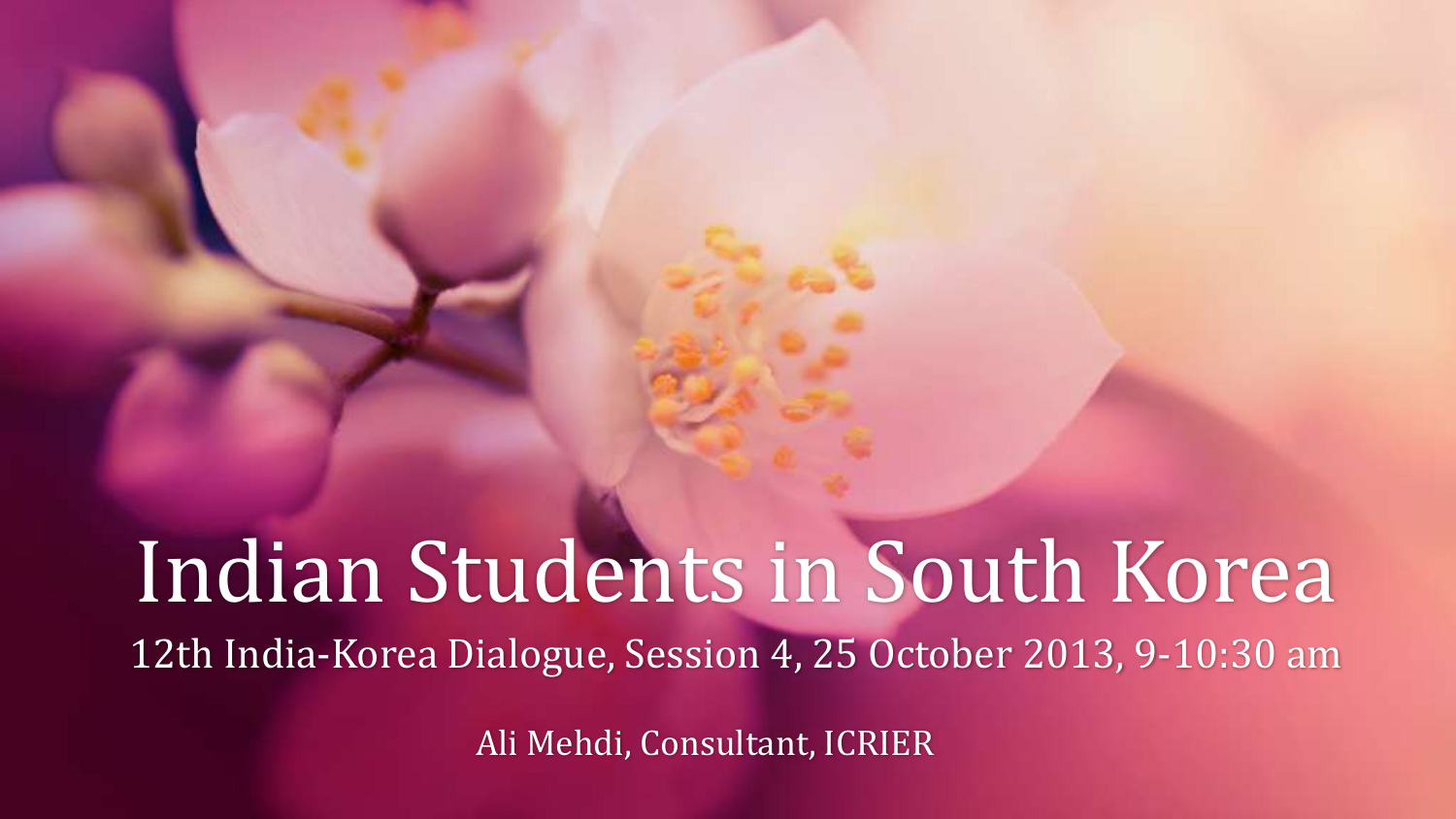## International education landscape

- Internationalization of higher education:
	- International students at tertiary level increased from 2 3.6 / 2.1 4.1 m (2000-10)
	- USA remains the most preferred destination (19%), UK (11%), Australia (8%)
	- China tops the list of source countries  $(16%)$ , India  $(6%)$ , Republic of Korea  $(4%)$
- Emergence of higher education hubs in Australia, Singapore, Japan, Hong Kong, Korea, China and elsewhere in Asia-Pacific to stem brain-drain and attract students from Asia and elsewhere.
	- 45,757 Chinese students in Korea and 25,660 Korean students in Japan, for instance
- Indian students are still an important exception:
	- 86% still go to top 5 traditional destinations. Only 1,152 in Malaysia (0.6%), 576 in Japan, 486 in Korea, 357 in Thailand, 46 in Hong Kong, for instance.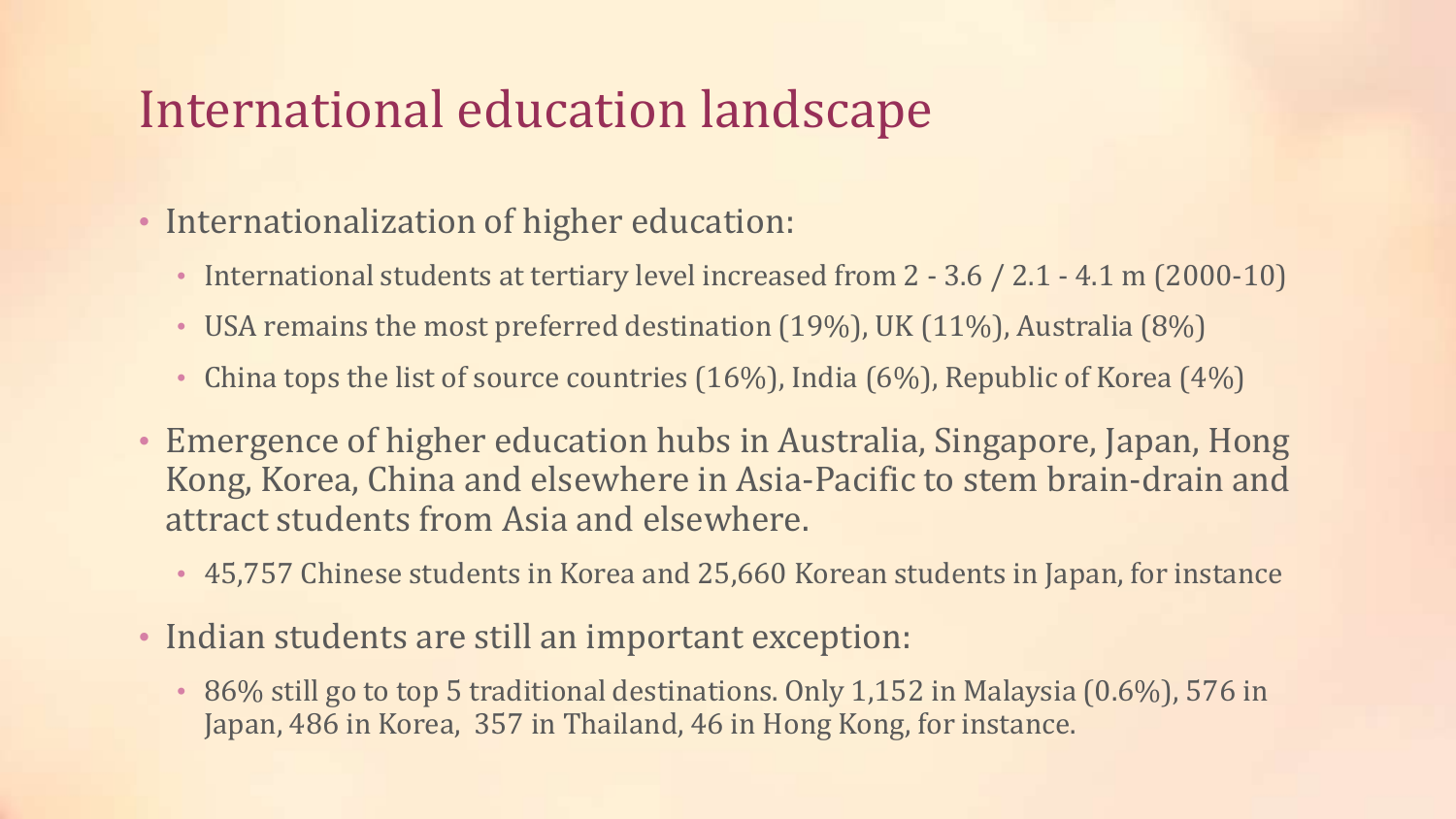## Internationalization of higher education in Korea

- Relaxation of visa regulations
- Numerous scholarships for foreign students
- Local campuses of reputed foreign universities
- *World Class University* project for renowned academics from outside
- Massive funding for research-oriented programs and institutes
- Restructuring of higher education sector to improve quality ban on substandard institutions from admitting foreign students
- Special funding for Korean universities offering courses in English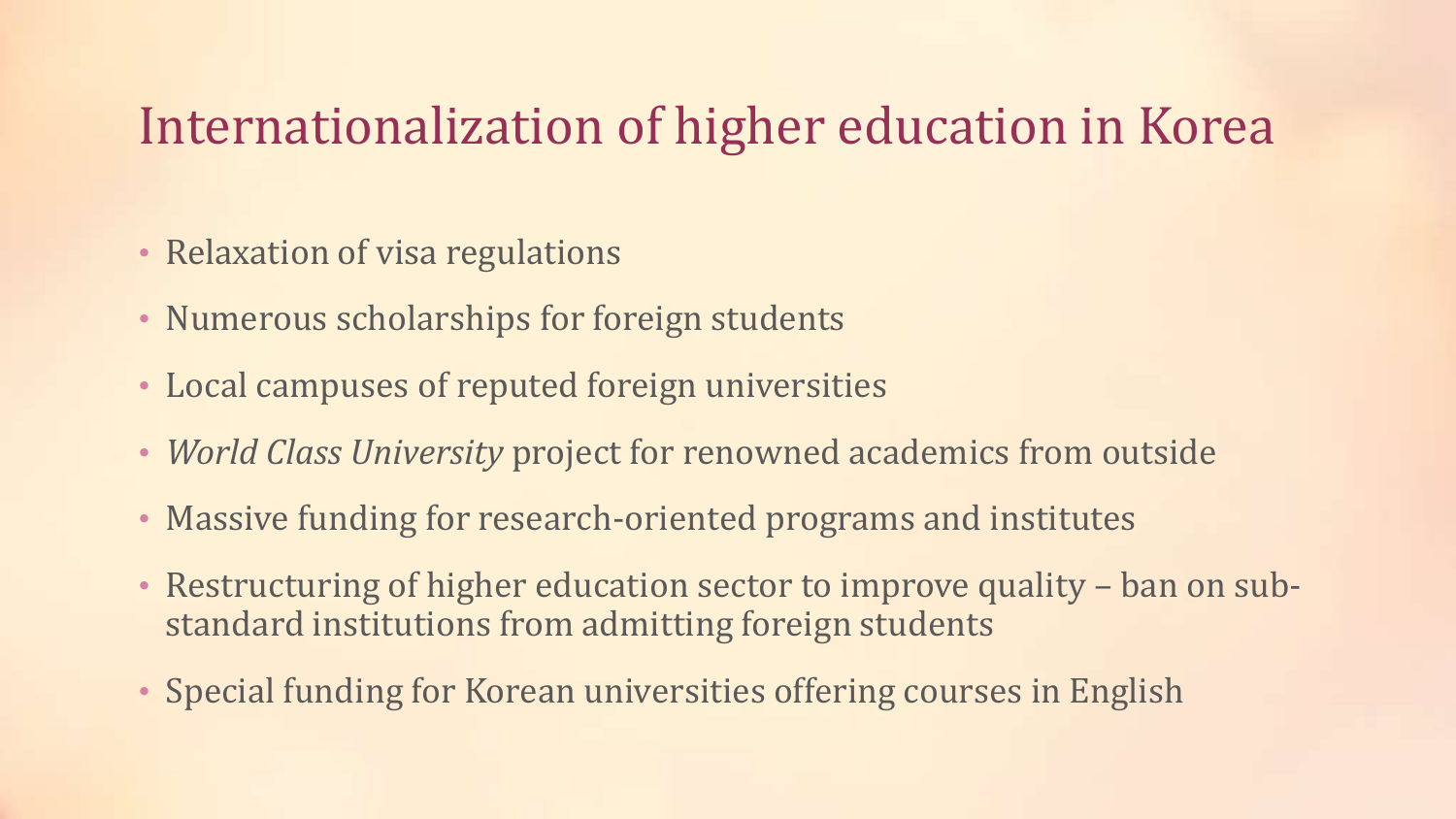## Survey

- No known survey with Indian students in Korea
- Questionnaire adapted from *Survey of International Students* (Ministry of Education, New Zealand, 2004) and *International Student Survey* (City of Melbourne, Australia, 2010)
- Online survey over 2 weeks in July 2013 with the help of ISA Korea & SNU
- Social media was used to reach out to students
- 48 responses
- No interest expressed by Korean HEIs / Indian Embassy in survey results, despite offer of sharing them. Barring SNU, no support in the survey also.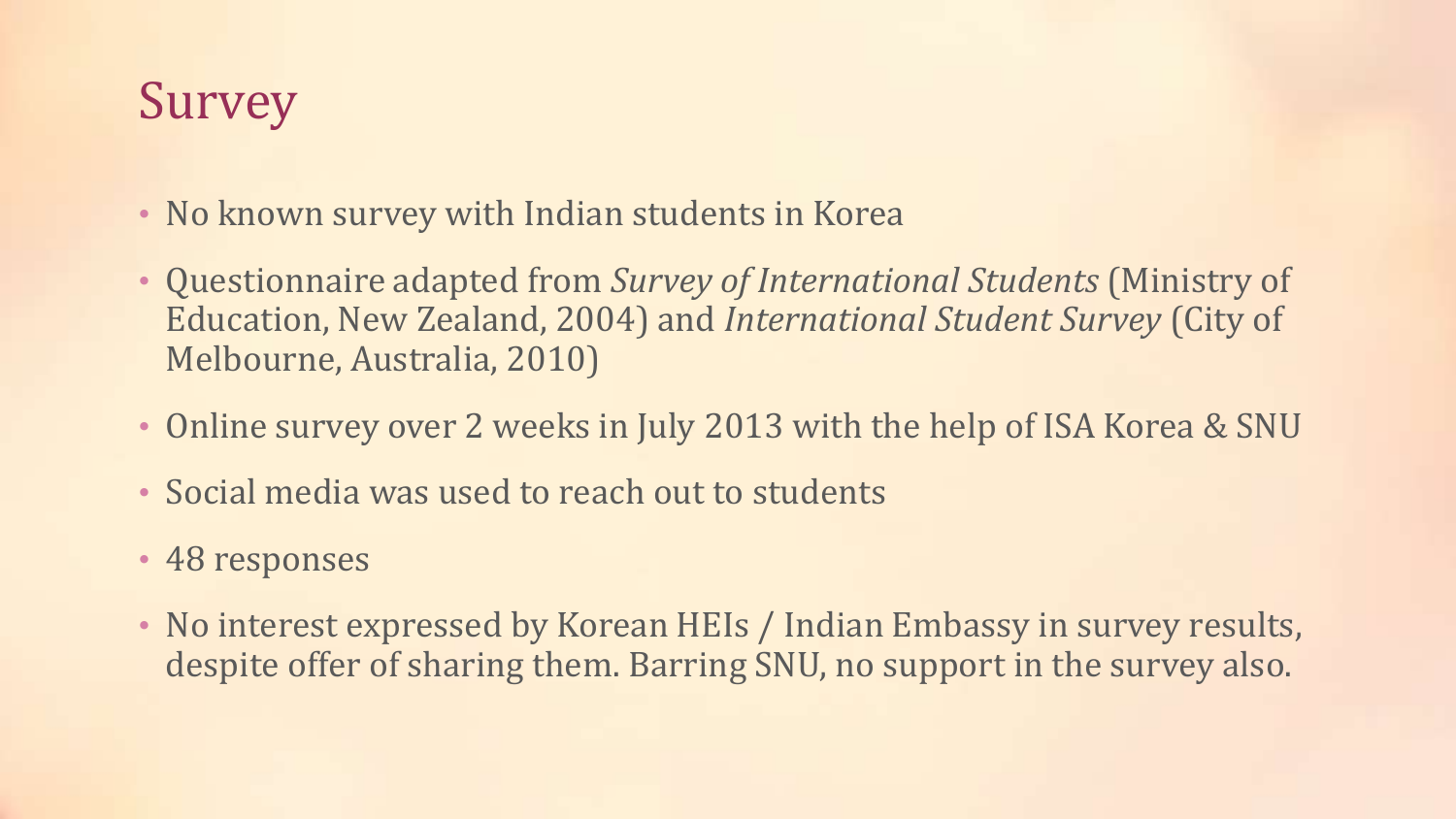## Brief profile of respondents

#### • **Geographical:**

- From 16 Indian states
- Studying in 16 Korean cities (75% since 3 years or less)

#### • **Demographic:**

- 67% in the age-group 26-30 years (15% above 30 years)
- 88% male (despite 95% finding it safe / highly safe)
- 21% married (to Indians) 10 in relationships (1 with a Korean)

#### • **Academic:**

- 90% never studied abroad before Korea
- 67% pursuing PhD
- 75% studying engineering and natural sciences (44% / 31%)
- 67% have a Korean scholarship, 21% from Indian government / employer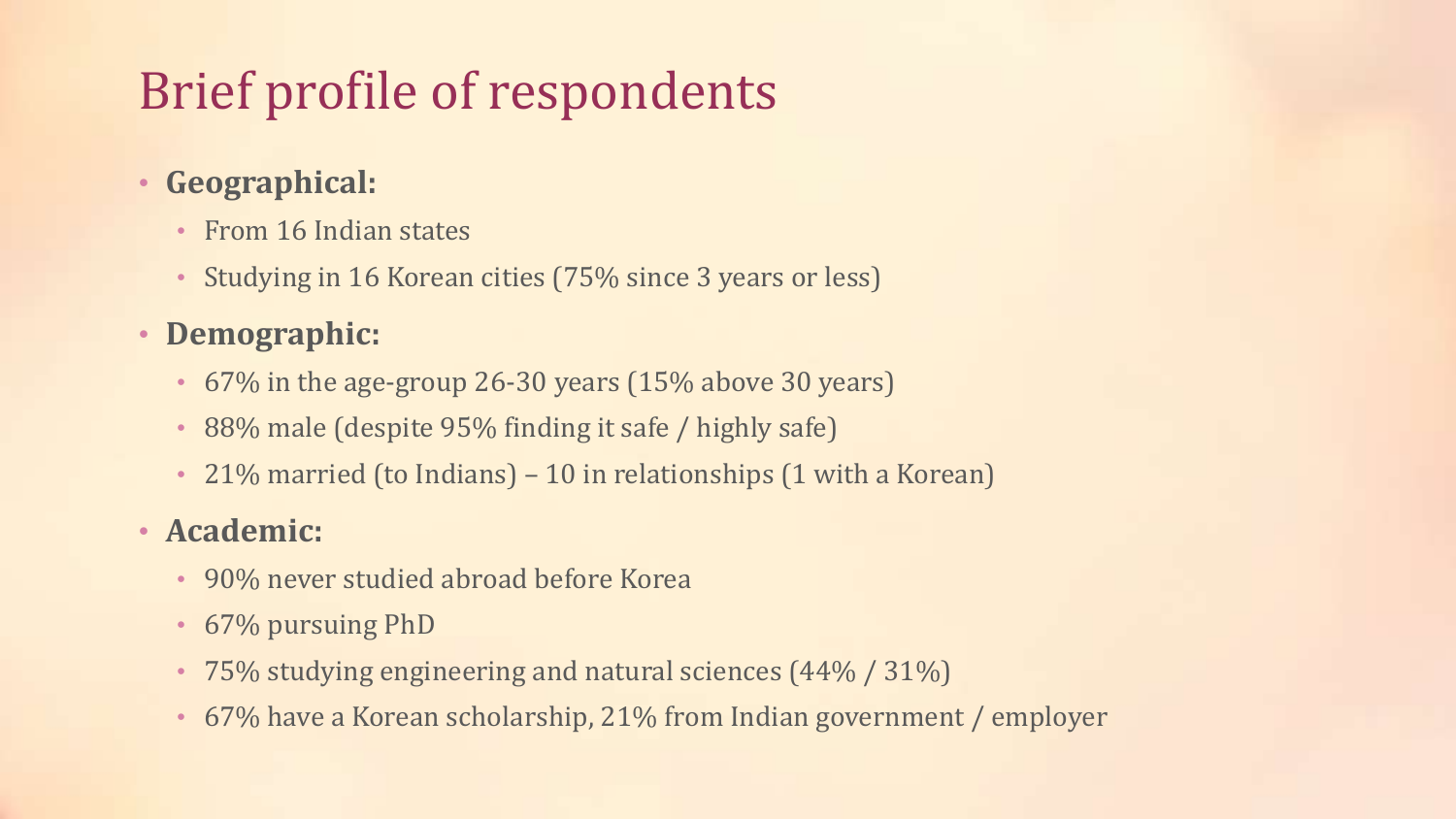## Choosing Korea

- 71% say Korea not first choice 85% prefer English-speaking countries
- Scholarships and quality of education emerge as very important factors
- 'Desire to gain international experience' was also rated highly (also among other surveys with Indian students in Europe)
- Information dissemination does not play major role British, French and Germans organize huge dissemination events across major Indian cities
- Perception of Korean government that international students may choose Korea due to lower costs does not hold too much in our case
- 73% did not consider the opportunity to live in Korea permanently later as a motivational factor 'at all'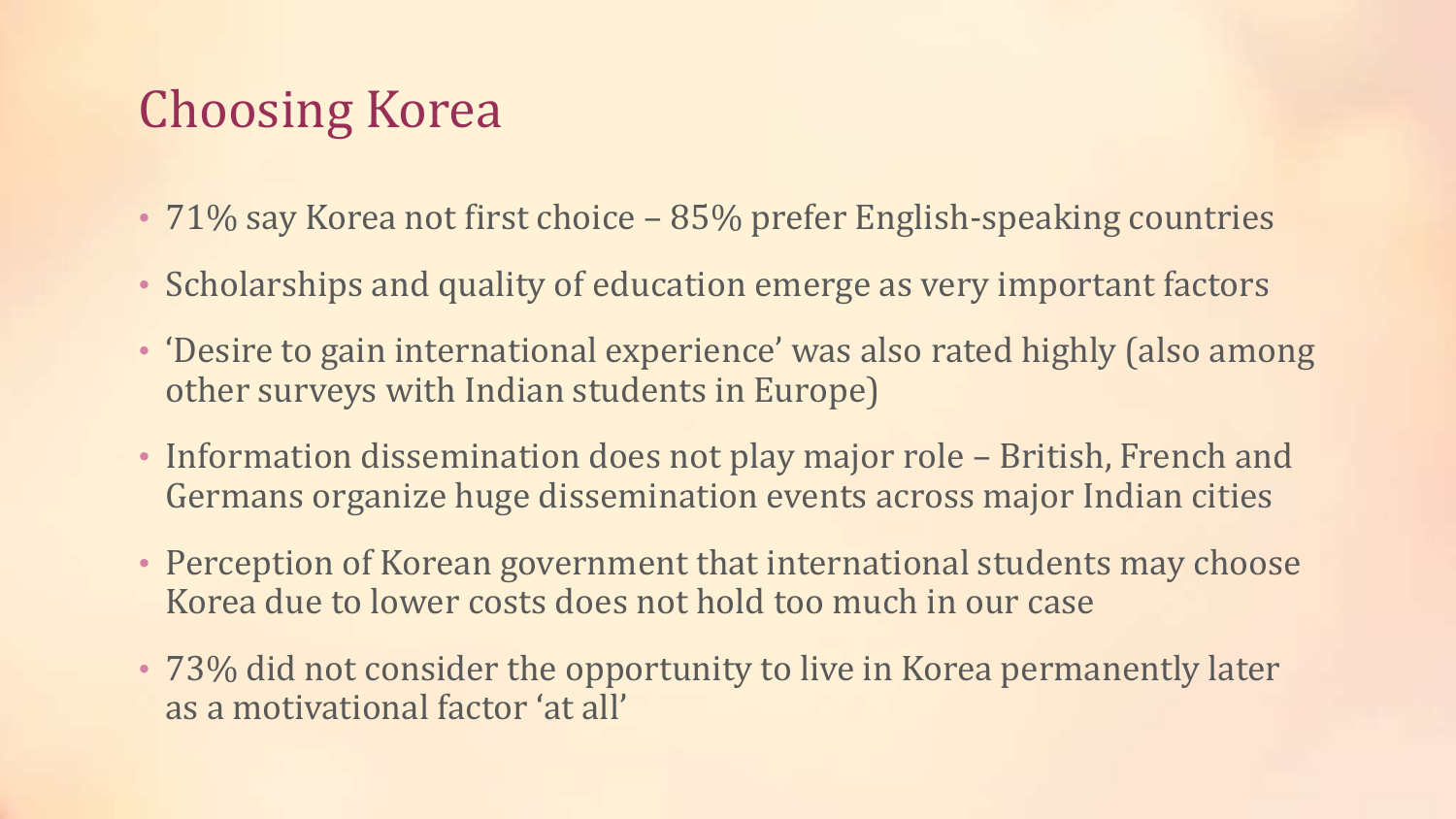

#### Korean language classes before studies Studies in Korea primarily in





#### **Academic Fallout**

Classes not always in English – difficult to understand accent / lectures or work in group projects with Korean students

#### **Sociocultural Fallout**

Limited interactions with Korean students or host society – ghettoisation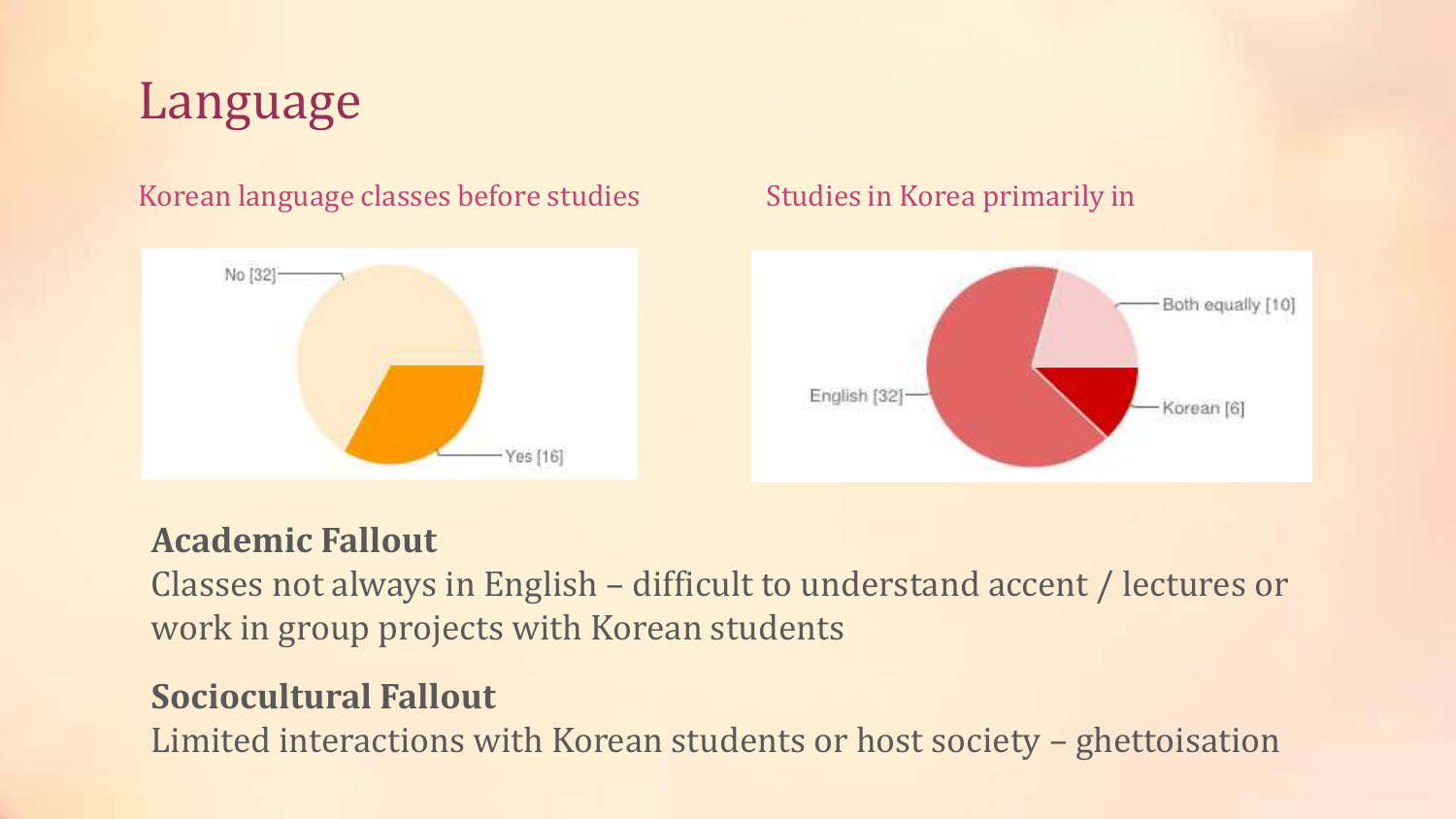## Korean HEIs

#### • **Courses**

• Course content and its professional utility, assessment procedures ranked very highly

#### • **Teachers**

- Well-qualified, but not well-trained to teach teaching speed quite fast
- Expect students to work and produce like machines without much 'analytical skills'
- Raising questions and classroom interactions not favorably looked upon
- Barring Americans, don't empathize with foreign students
- IPR issues

#### • **Services**

- 67% highly rate overall services provided by international students office
- Counseling, learning support, associations, sports, etc. poorly ranked in relative terms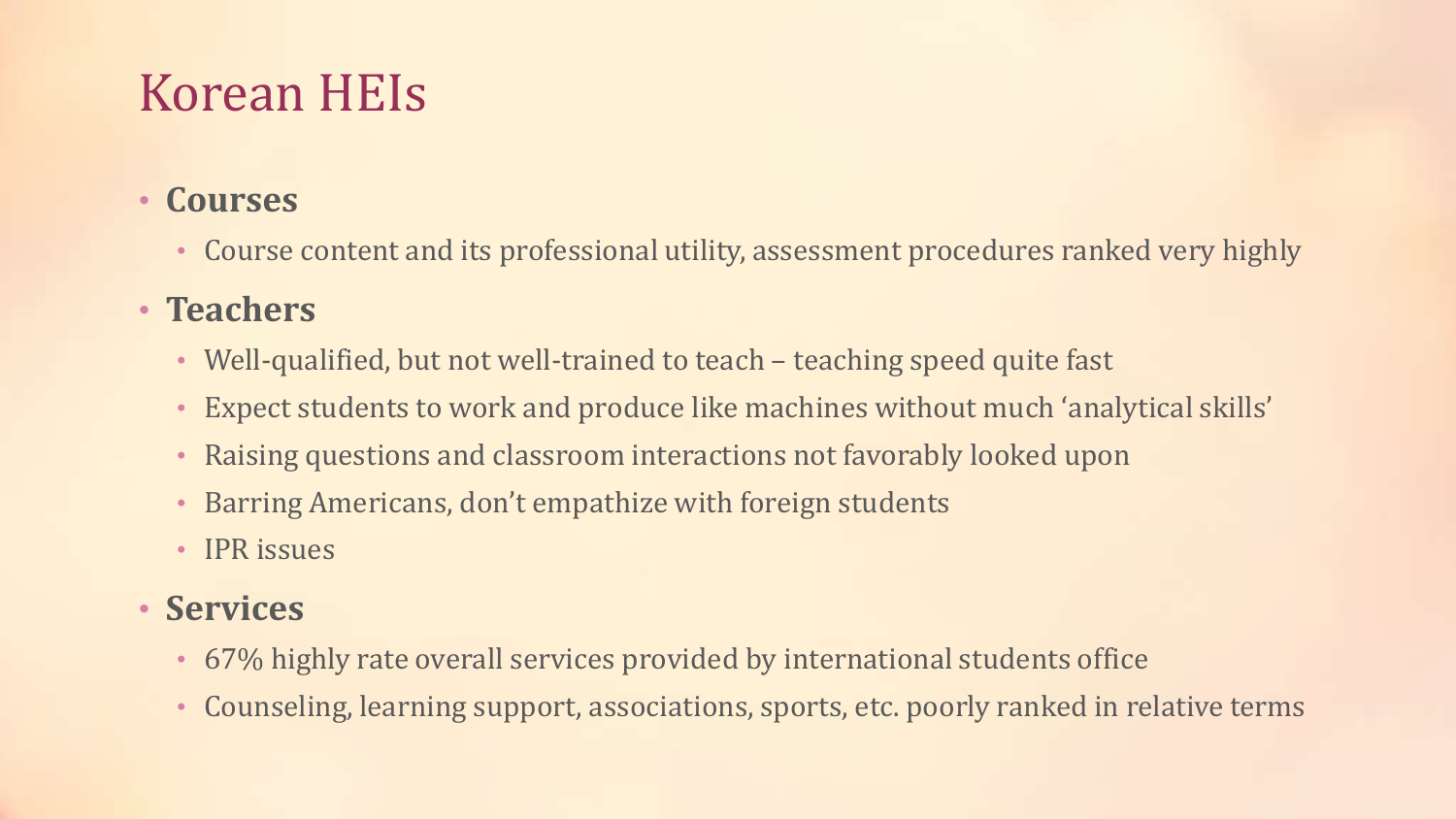## Support structures

## • **Formal (moderately to highly satisfied):**

- Educational institutions 75%
- Korean government offices 63%
- Host society 58%
- Indian embassy / consulates 41%

### • **Informal:**

- Fellow Indian students for psychological (sick, homesick, troubled) and living support (accommodation, food, etc.)
- Fellow Korean students where language is an issue (Korean life, finding way around, official work, educational issues and problems, etc.)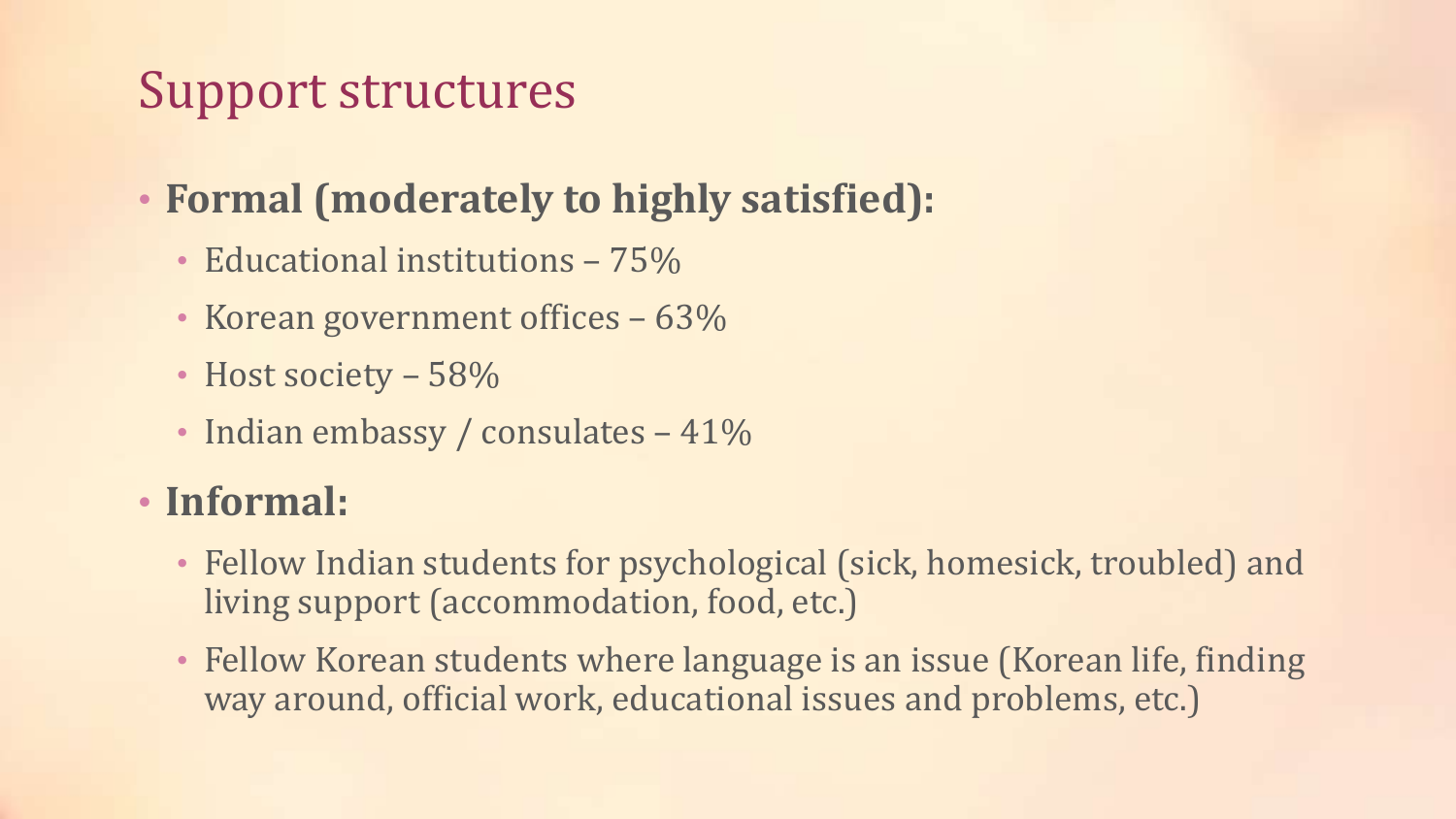## Recommend family/friends to study in Korea?

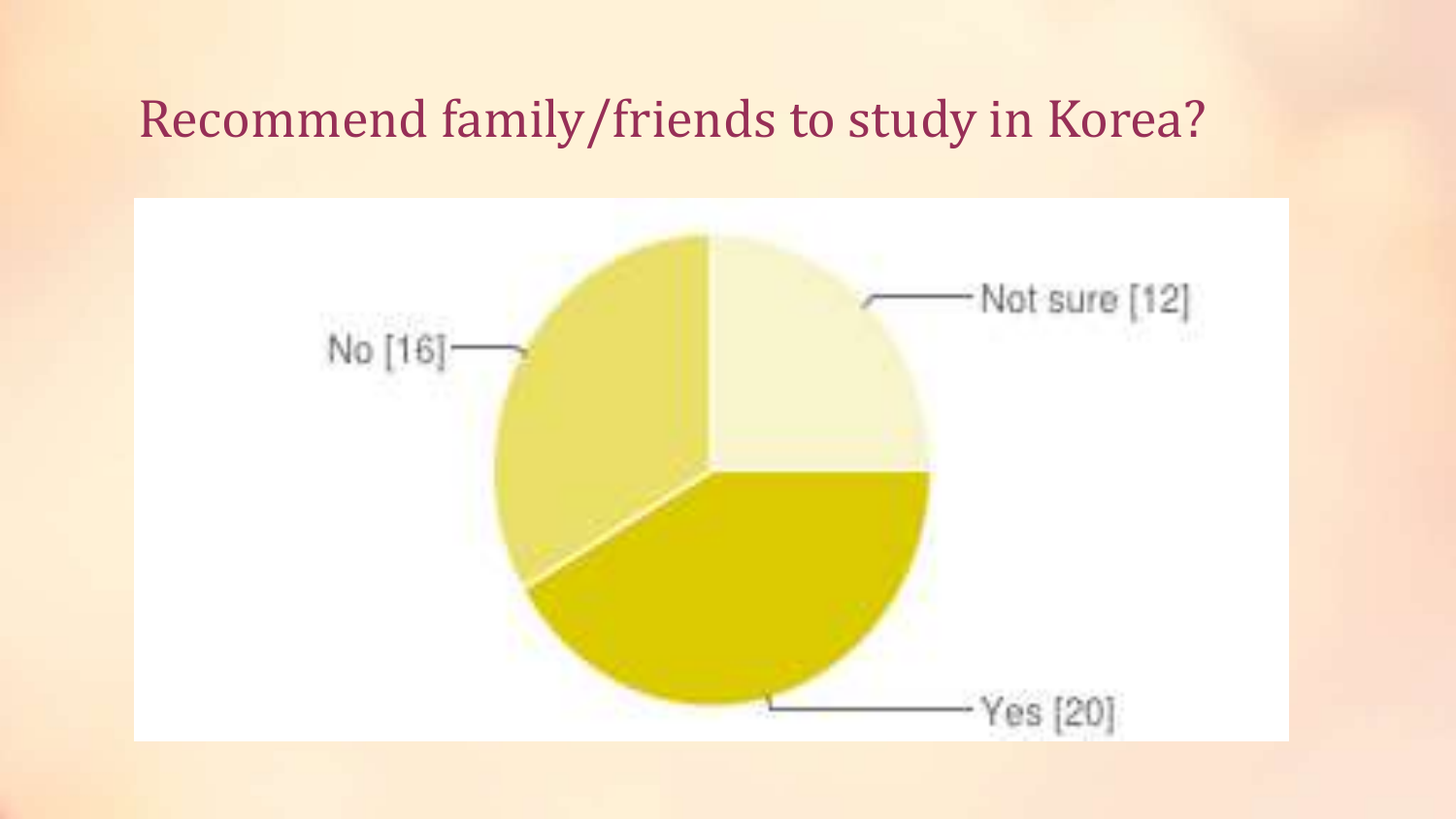## Conclusions

- Korean government's efforts at improving the quality of education and increasing the number of scholarships have paid off handsomely
- Introducing English courses has attracted Indian students, but the flip side is they don't learn the language and face a whole series of resultant issues at the educational, emotional and social levels
- Following have taken a serious toll on overall impressions about Korea:
	- Limited Korean language skills
	- Limited intercultural understanding between teachers and students
	- Limited exchange between Indian and Korean students and society
	- Limited access to Indian food
		- 88% males most don't know how to cook / don't like to
		- 67% pursuing PhD / overall work pressure, with little time to cook
	- Limited personal time and leisure to vent off work and psychosocial pressures / to interact with students / wider society / travel around which improves overall experience